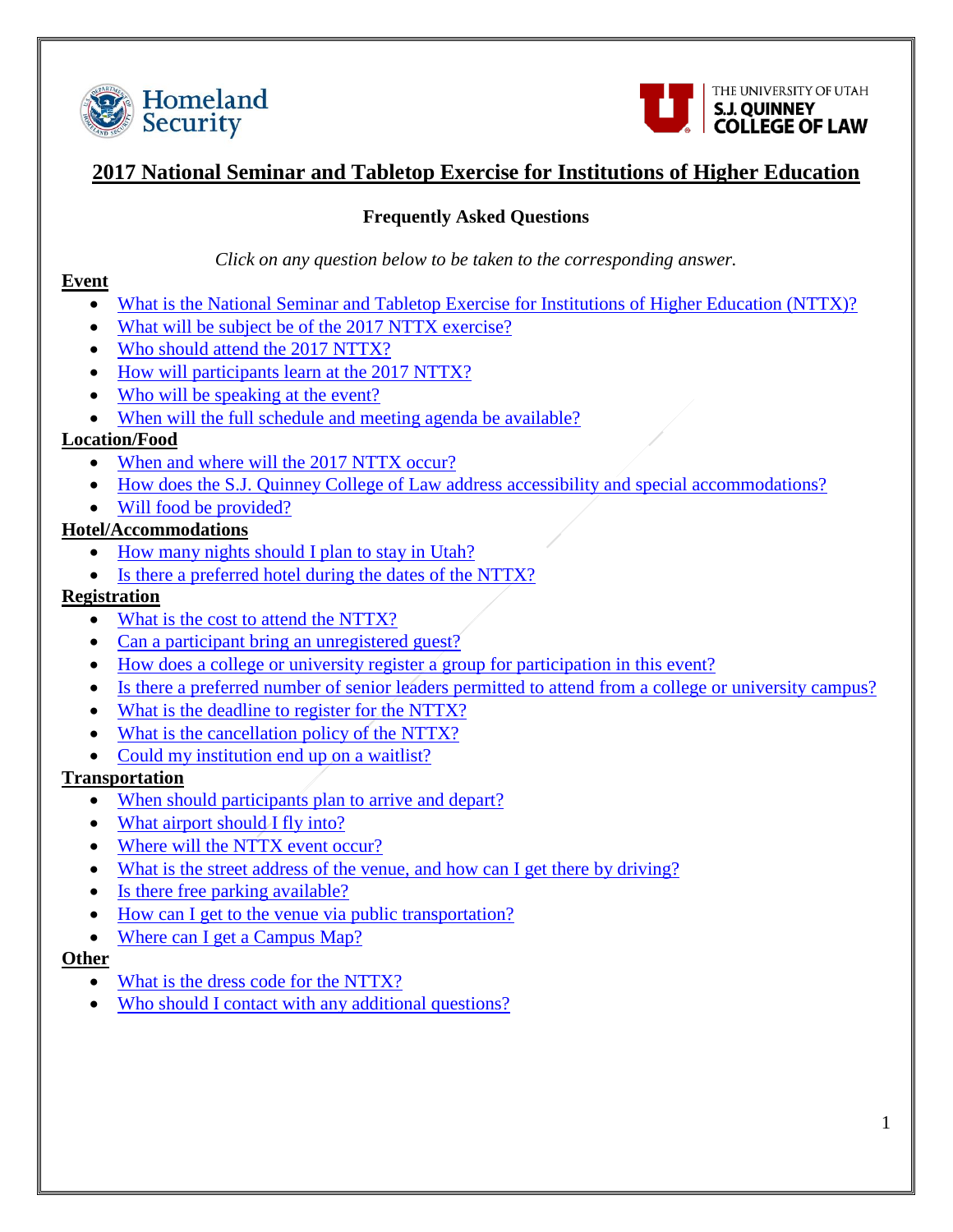#### **Event**

<span id="page-1-0"></span>**What is the National Seminar and Tabletop Exercise for Institutions of Higher Education (NTTX)?**  The NTTX is a series of campus-based events to test and promote campus resilience. Each event in the series includes workshops and an exercise scenario focused on a specific resilience-related topic impacting the higher education community. The NTTX is part of a larger Department of Homeland Security (DHS) Campus [Resilience Program \(CR Program\).](https://www.dhs.gov/campus-resilience)

This year's NTTX event, the fourth in the series, will take place on October 10-11, 2017, at the University of Utah's S.J. Quinney College of Law in Salt Lake City, Utah. The focus will be on a campus infrastructure failure caused by cyber-attack.

#### <span id="page-1-1"></span>**What will be subject be of the 2017 NTTX exercise?**

This two-day event will focus on **campus infrastructure failure caused by cyber attack** and its impact on the higher education community.

#### <span id="page-1-2"></span>**Who should attend the 2017 NTTX?**

Because emergency planning involves a team of individuals from across an institution, we **recommend a team of up to five (5) senior leaders representing various functions** (*i.e. information technology, security, leadership, public safety, student life, communications, etc.*) **attend from each institution**. Participants also will include representatives from federal departments and agencies that support campus resilience.

#### <span id="page-1-3"></span>**How will participants learn at the 2017 NTTX?**

Participants will gain insight into planning, preparedness, and resilience best practices for the academic community when faced with campus infrastructure failure caused by cyber attack, including:

- *Workshop Sessions* on physical/information infrastructure failure, cyber security, and institutional recovery within a higher education context.
- *Tabletop Exercise* with participant role play in response to an extended power outage caused by a cyber attack by a malicious actor. This exercise will be a facilitated discussion, directing conversation to uncover cross-cutting issues in the nation's higher education community.
- *Virtual Session* in the weeks following the exercise to develop long-term decision-making tools for cyber security and public safety officials.

#### <span id="page-1-4"></span>**Who will be speaking at the event?**

While the agenda is being finalized, speakers from the Federal government will include: DHS, Federal Emergency Management Agency (FEMA), Federal Bureau of Investigation (FBI), and other agencies.

Additional speakers will include subject matter experts from various colleges and universities and other leading practitioners in the field of campus resilience, emergency preparedness, first response and incident recovery.

#### <span id="page-1-5"></span>**When will the full schedule and meeting agenda be available?**

We anticipate releasing a final schedule and agenda in early September.

*[Back to Top](#page-0-0)*

*[Back to Top](#page-0-0)*

*[Back to Top](#page-0-0)*

*[Back to Top](#page-0-0)*

*[Back to Top](#page-0-0)*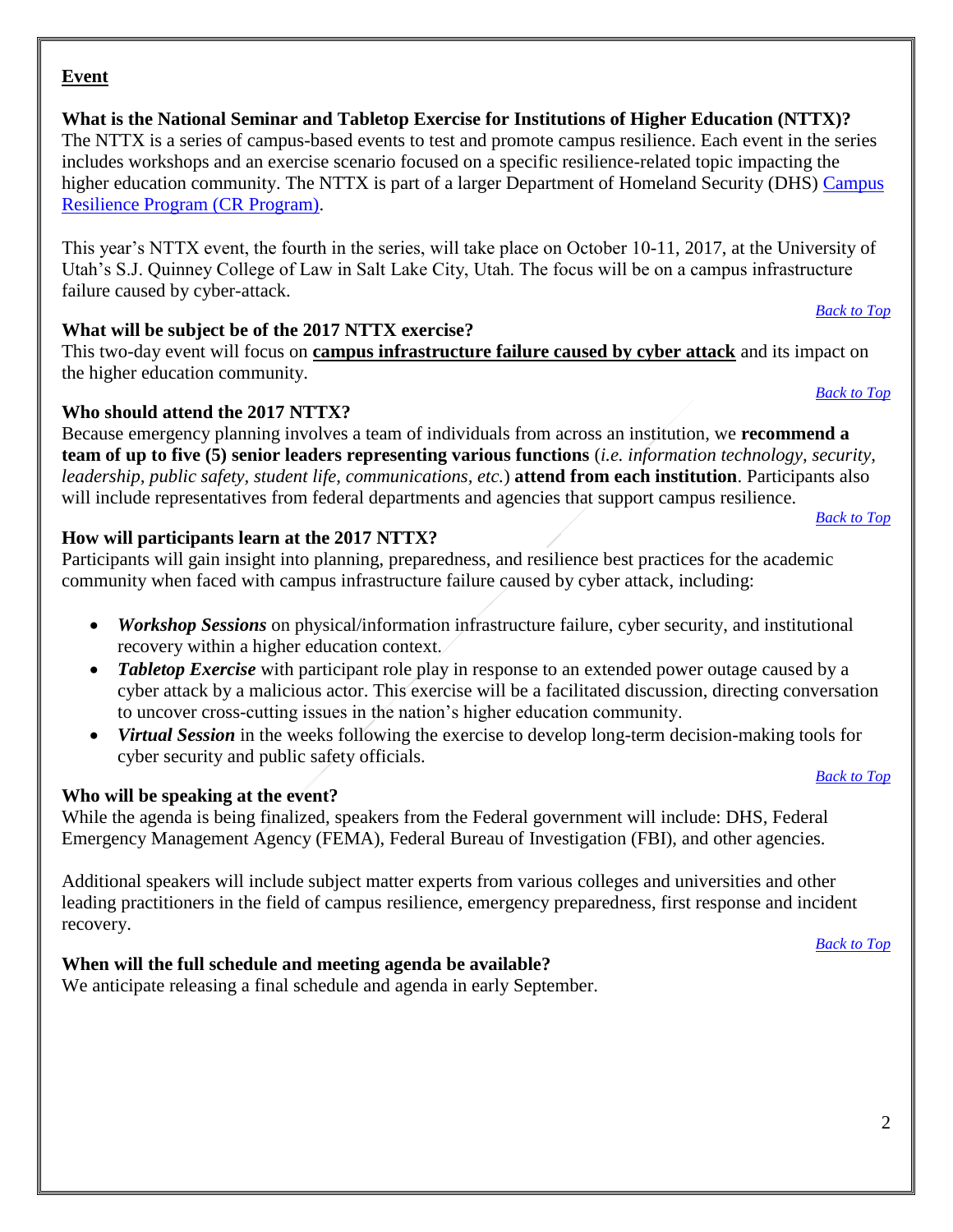## **Location/Food**

## <span id="page-2-0"></span>**When and where will the 2017 NTTX occur?**

The 2017 NTTX event will take place at the University of Utah in Salt Lake City, UT on October 10-11. Both days of the event will take place at the [S.J. Quinney College of Law.](http://www.law.utah.edu/)

*[Back to Top](#page-0-0)*

*[Back to Top](#page-0-0)*

## <span id="page-2-1"></span>**How does the S.J. Quinney College of Law address accessibility and special accommodations?**

Participants and presenters with special needs or those who are hearing impaired may request seating assistance from the staff on duty. A sign language interpreter can be present for the benefit of students and guests who are hearing impaired, but arrangements will need to be made as far in advance as possible.

#### *University of Utah College of Law Accessibility and Special Accommodations:*

Participants and presenters with special needs or those who are hearing impaired may request seating assistance from the staff on duty. A sign language interpreter can be present on site for the benefit of students and guests who are hearing impaired, but arrangements will need to be made as far in advance as possible.

- Drop off for wheel chair users is at the East doors of the College of Law.
- ADA access is available from public transit stops and at various points around the College of Law.
- To view accessibility points please click on "map features" and then turn on the appropriate accessibility toggle.<http://bit.ly/2tVEdRw>
- Free parking is available at the Rice-Eccles Stadium. We encourage you to use public transportation to the 2017 NTTX event. Take TRAX University line to the Stadium stop and walk a half block north. [http://www.rideuta.com/.](http://www.rideuta.com/) For other public transit options use [UTA's Trip Planner.](http://www.rideuta.com/Rider-Tools/Trip-Planner)
- The law school is on the Red Route for the University's free campus shuttles (College of Law stop). Live Tracker information is available at<http://www.uofubus.com/>

<span id="page-2-2"></span>**Will food be provided?** 

Full meals will not be provided in order to keep the costs down for the venue and for participants. Complimentary coffee will be available throughout the event both days. A variety of food options are also available close to the venue. We will afford ample time for participants to pursue their own food options, both on campus (*below*) and at local options (*on next page*):

| ON CAMPUS FOOD OPTIONS                              |                                                 |
|-----------------------------------------------------|-------------------------------------------------|
| Law Café – U of U Campus                            | <b>Student Union Food Court</b>                 |
| \$ Deli, Sandwiches, Salads, Coffee                 | \$ Mexican, Italian, Asian, Vegan, Gluten-Free  |
| S.J. Quinney College of Law                         | A Ray Olpin Student Union – U of U Campus       |
| 383 S University St, Salt Lake City, UT 84112       | 200 Central Campus Dr, Salt Lake City, UT 84112 |
| <b>El Sillero</b>                                   | Tony Caputo's Deli                              |
| \$ Mexican, Coffee & Tea, Vegan                     | \$ Delis, Sandwiches, Italian                   |
| Sorenson Molecular Biology Building – U of U Campus | Tanner Humanities Center – U of U Campus        |
| 36 S Wasatch Dr, Salt Lake City, UT 84112           | 215 Central Campus Dr, Salt Lake City, UT 84112 |
| Phone number (435) 671-7158                         | Phone number (801) 583-8801                     |
| <b>Good Day Café</b>                                | <b>U</b> Market Place                           |
| \$ Delis, Sandwiches, Vegetarian, Bakery            | \$ Convenient Store Styled Market, Coffee       |
| C Roland Christensen Center – U of U Campus         | University Campus Bookstore – U of U Campus     |
| 1637 Campus Center Dr, Salt Lake City, UT 84112     | 270 S 1500 E, Salt Lake City, UT 84112          |
|                                                     |                                                 |

*Local food trucks may also be available on the plaza of the Law school*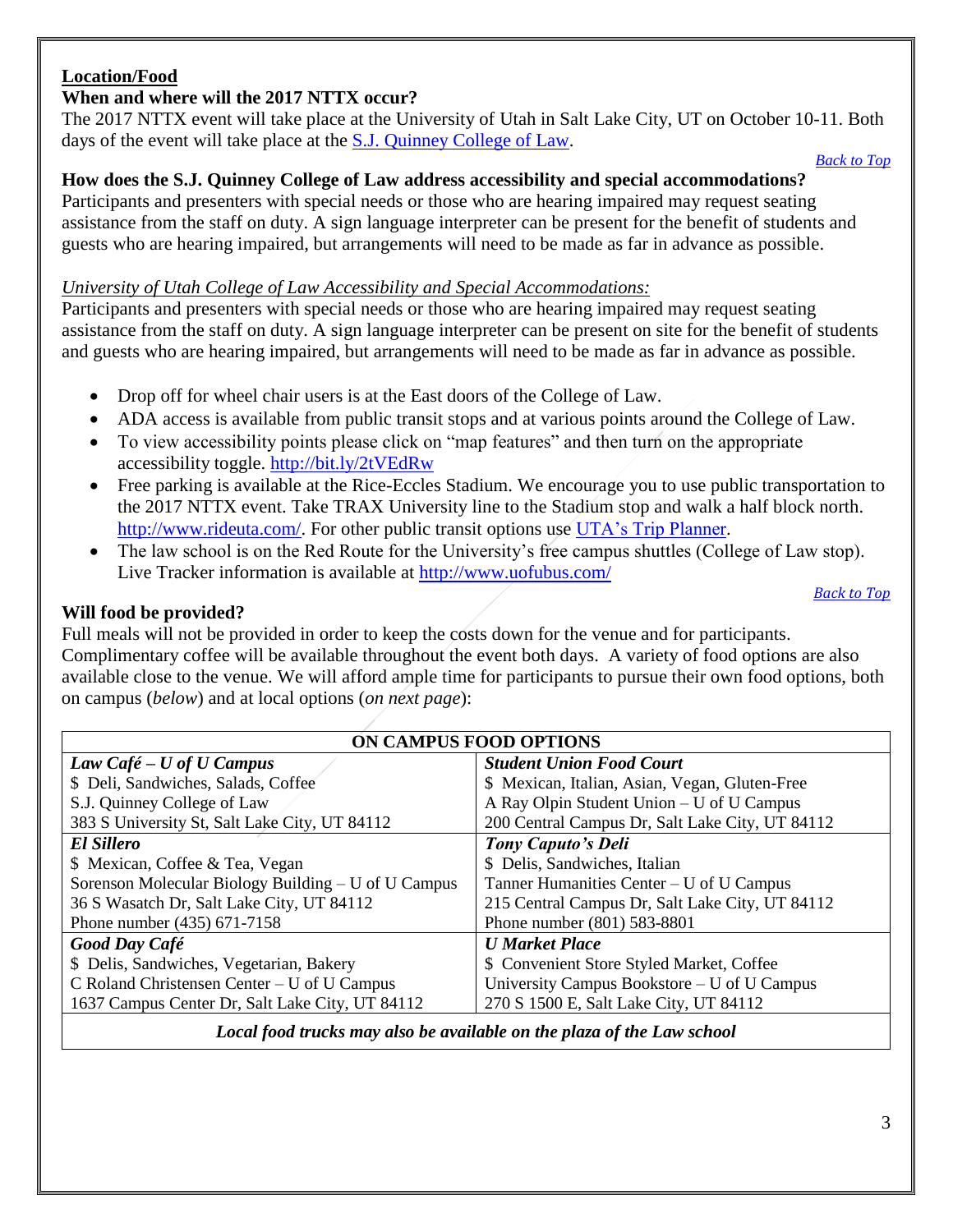| <b>LOCAL FOOD OPTIONS</b>                      |                                              |
|------------------------------------------------|----------------------------------------------|
| <b>Aristo's Greek Restaurant and Cafe</b>      | <b>Indochine Vietnamese Bistro</b>           |
| \$\$ Greek, Mediterranean                      | \$\$ Asian Fusion, Vietnamese                |
| 224 S 1300th E, Salt Lake City, UT 84102       | 230 S 1300th E, Salt Lake City, UT 84102     |
| Phone number (801) 581-0888                    | Phone number (801) 582-0896                  |
| <b>B&amp;D</b> Burger                          | The Pie Pizzeria                             |
| \$ Burgers                                     | \$\$ Pizza, Vegan, Gluten-Free               |
| 222 S 1300 E, Salt Lake City, UT 84102         | 1320 E 200th S, Salt Lake City, UT 84102     |
| Phone Number: (801) 582-7200                   | Phone number (801) 582-5700                  |
| <b>Corner Bakery Cafe</b>                      | Pizza Studio                                 |
| \$ Bakeries, American, Sandwiches              | \$ Pizza, Vegan, Gluten-Free                 |
| 610 S Foothill Blvd, Salt Lake City, UT 84112  | 1332 S Foothill Dr, Salt Lake City, UT 84108 |
| Phone number (801) 583-2000                    | Phone number (801) 410-4252                  |
| Costa Vida Fresh Mexican Grill                 | Subway                                       |
| \$ Mexican                                     | \$ Sandwiches, Vegetarian                    |
| 1414 S Foothill Blvd, Salt Lake City, UT 84108 | 221 S 1300 E, Salt Lake City, UT 84102       |
| Phone number (801) 582-7873                    | Phone Number: (801) 582-5001                 |
| The Deli at the University Pharmacy            | Wendy's                                      |
| \$ Delis, Sandwiches, Salads, Vegetarian       | \$ Burgers, Fast Food                        |
| 1320 E 200 S, Salt Lake City, UT               | 1309 Foothill Dr, Salt Lake City, UT 8410    |

## **Hotel/Accommodations**

#### <span id="page-3-0"></span>**How many nights should I plan to stay in Utah?**

Individuals should make their own determination, but generally, it is suggested that participants arrive the day before the conference (Monday, October 9) to ensure a timely arrival the morning of the event, which begins the morning of Tuesday, October 10. For departures, the event is scheduled to end early afternoon on Wednesday, October 11, and participants may depart later in the afternoon or early evening of that day.

*[Back to Top](#page-0-0)*

*[Back to Top](#page-0-0)*

#### <span id="page-3-1"></span>**Is there a preferred hotel during the dates of the NTTX?**

There is not any preferred lodging for the NTTX. Participants and presenters are responsible for their own accommodations. Below is a list of hotels located in Salt Lake City:

- [Marriott City Center:](http://www.marriott.com/hotels/travel/slccc-salt-lake-city-marriott-city-center/) 801-961-8700
- [Marriott University Park:](http://www.marriott.com/hotels/travel/slcup-salt-lake-city-marriott-university-park/) 801-581-1000
- [Hampton Inn \(Various\):](http://bit.ly/2uNV5H8) 801-583-3500
- [Hilton City Center:](http://www3.hilton.com/en/hotels/utah/hilton-salt-lake-city-center-SLCCCHH/index.html) 801-328-2000
- [Hotel Monaco:](http://www.monaco-saltlakecity.com/) 801-595-0000
- [Sheraton:](http://www.sheratonsaltlakecityhotel.com/) 801-401-2000
- [Red Lion:](https://www.redlion.com/salt-lake) 801-521-7373
- [Radisson Downtown:](https://www.radisson.com/salt-lake-city-hotel-ut-84101/utsaltlk) 801-531-7500
- [Radisson SLC Airport:](https://www.radisson.com/salt-lake-city-hotel-ut-84116/saltair) 801-364-5800

*The University of Utah has indicated that a large conference will be hosted concurrently to the 2017 NTTX, so a number of hotels in downtown Salt Lake City may be booked; the University suggested that NTTX attendees consider [hotels near the Salt Lake City Airport,](http://bit.ly/2sMltje) conveniently just a few minutes from downtown and campus, for their accommodations.*

#### **Registration**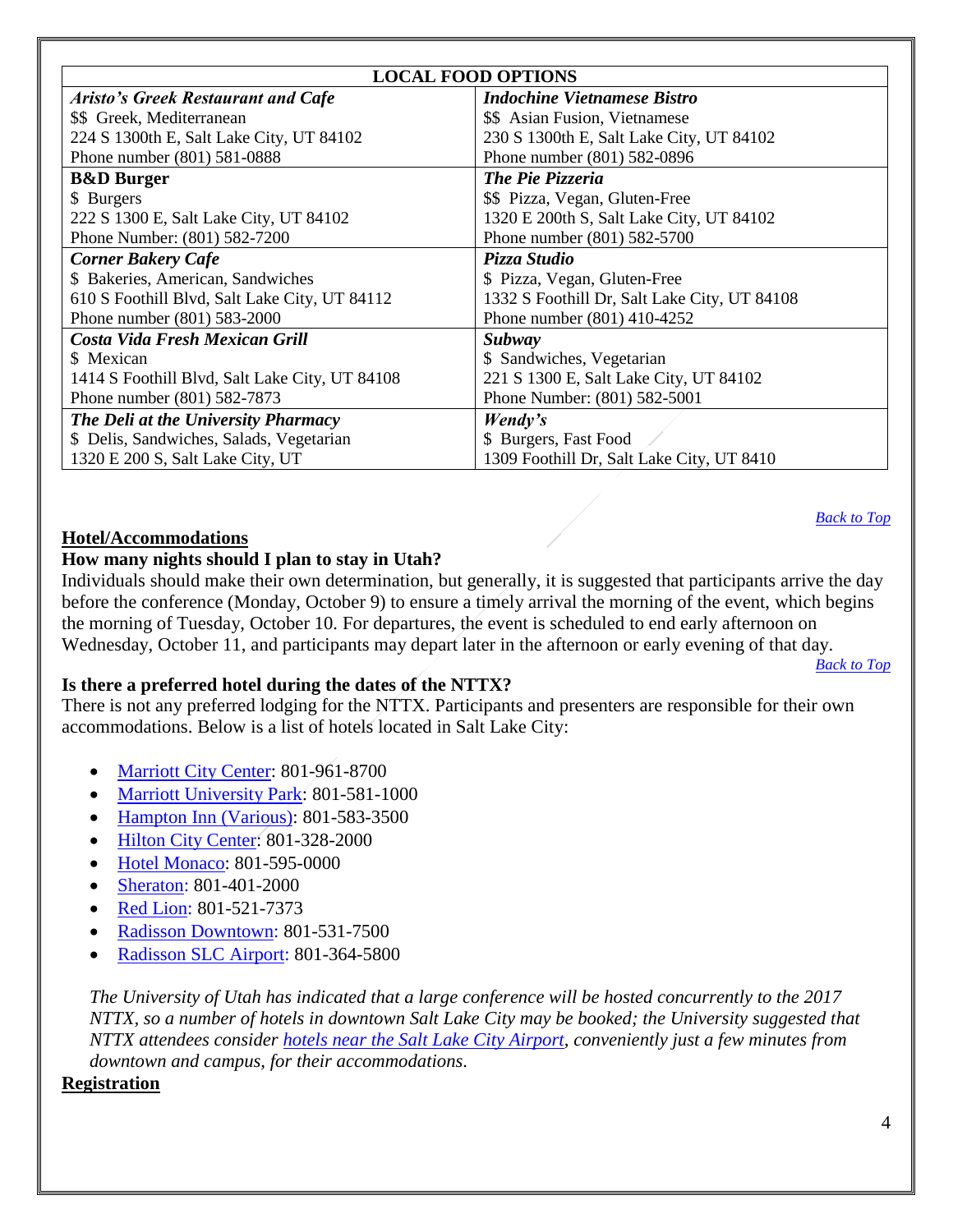## <span id="page-4-0"></span>**What is the cost to attend the NTTX?**

There is no cost to attend or present at this event. However, both participants and presenters are responsible for their own travel, lodging and per diem expenses.

# <span id="page-4-1"></span>**Can a participant bring an unregistered guest?**

To ensure a quality experience for every participant, we kindly ask that participants refrain from bringing any unregistered guests to any of the proceedings of the NTTX. *[Back to Top](#page-0-0)*

# <span id="page-4-2"></span>**How does a college or university register a group for participation in this event?**

Registration for the 2017 event can be completed at [https://www.surveymonkey.com/r/2017NTTX.](https://www.surveymonkey.com/r/2017NTTX) One registration form must be submitted per attendee, and a confirmation will be sent within two (2) business days of submission. *[Back to Top](#page-0-0)*

<span id="page-4-3"></span>**Is there a preferred number of senior leaders permitted to attend from a college or university campus?**  Space will be limited at the 2017 NTTX. Attendees will be confirmed on a first-come, first-serve basis. **We recommend a team of up to five (5) senior leaders representing various functions** (*i.e. information technology, security, leadership, public safety, student life, communications, etc.*) **attend from each institution**. *[Back to Top](#page-0-0)*

# <span id="page-4-4"></span>**What is the deadline to register for the NTTX?**

Registration will be open until September 19, 2017, though this date is subject to change based on availability. *[Back to Top](#page-0-0)*

# <span id="page-4-5"></span>**What is the cancellation policy of the NTTX?**

In the event you need to change or cancel the individuals attending from your college/university/organization, please contact the DHS Office of Academic Engagement at [AcademicEngagement@hq.dhs.gov.](mailto:AcademicEngagement@hq.dhs.gov)

# <span id="page-4-6"></span>**Could my institution end up on a waitlist?**

In previous years, the NTTX assigned a waitlist to teams from institutions due to the space restrictions. In the event that your institution is put on the waitlist, the DHS Office of Academic Engagement will notify you as slots become available.

# **Transportation**

# <span id="page-4-7"></span>**When should participants plan to arrive and depart?**

While the schedule is subject to change, the NTTX will begin first-thing on the morning of Tuesday, October 10 and adjourn no later than 2:00 p.m. on Wednesday, October 11. We recommend participants schedule their travel to allow them to arrive in Salt Lake City on Monday, October 9, and leave the venue by 1:00 p.m. on Wednesday, October 11.

# <span id="page-4-8"></span>**What airport should I fly into?**

Utah is accessible to the world via *Salt Lake City International Airport* (*[http://www.slcairport.com/,](http://www.slcairport.com/) Airport Code: SLC*). Located just 5 miles northwest of downtown Salt Lake City, it also has extensive rental car services. Air Canada, Alaska Airlines, American, Delta, Frontier, JetBlue, KLM Royal Dutch Airlines, Skywest, Southwest, United and their affiliates serve SLC, including nearly 90 cities with nonstop flights. *[Back to Top](#page-0-0)*

# <span id="page-4-9"></span>**Where will the NTTX event occur?**

The 2017 NTTX will be held at the S.J. Quinney College of Law at 383 University St E, Salt Lake City, UT 84112. You can determine your best directions using Google Maps:<https://goo.gl/maps/WvzzTnZoX252>

*[Back to Top](#page-0-0)*

# *[Back to Top](#page-0-0)*

*[Back to Top](#page-0-0)*

*[Back to Top](#page-0-0)*

*[Back to Top](#page-0-0)*